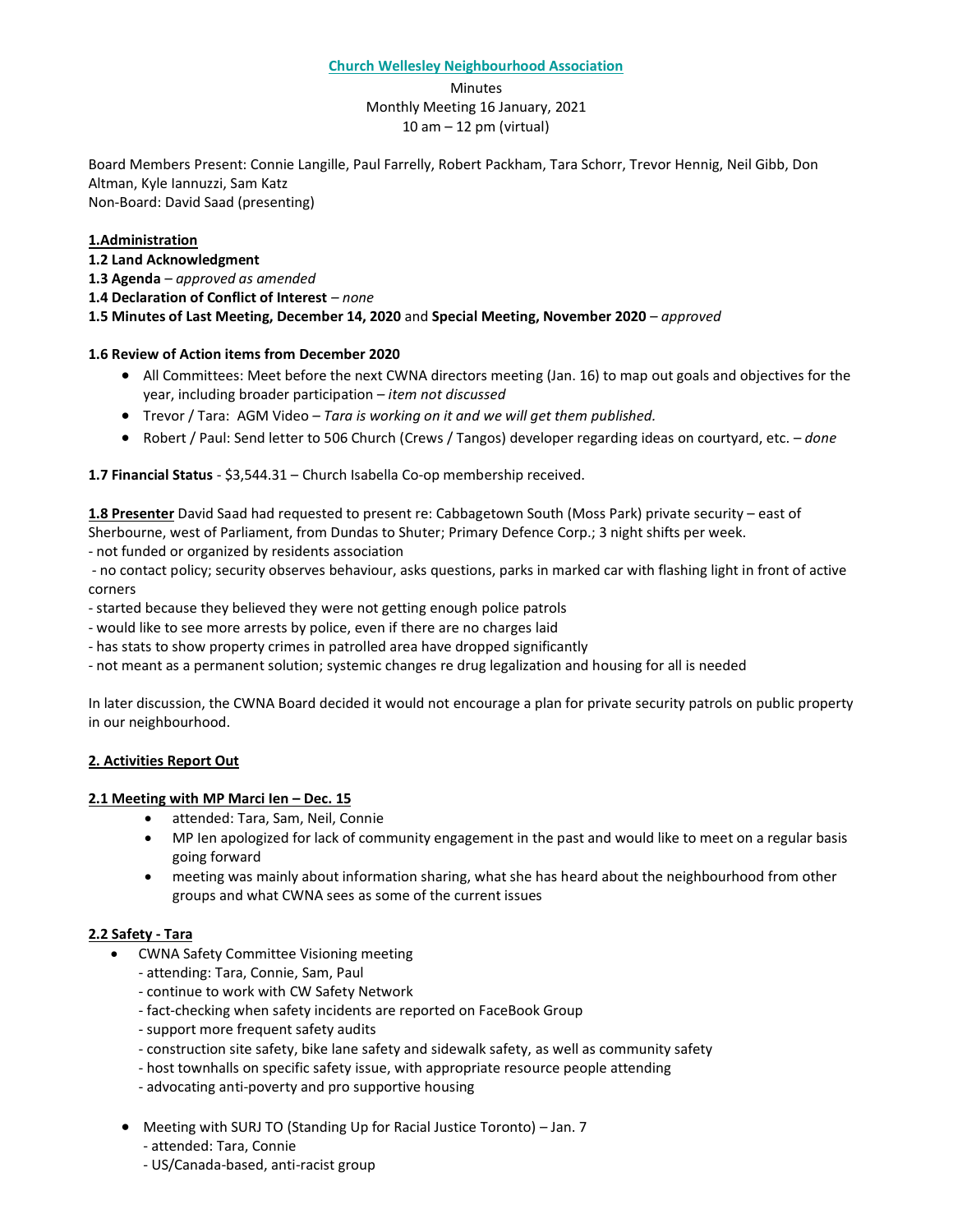- they are asking for support for 50% defunding of Toronto police and a full re-think of policing and society

- they provided research and resources re police bias, which Tara will share with rest of executive

- Kyle noted that an important related issue is the oversight of police.

- Kyle moved, "That the issue of policing be sent to joint Government Relations & Safety Committees to review with community stakeholders; determine the goal of the community; investigate the depth of the call, clarify CWNA's position on policing and report back to the executive." Motion approved.

- On a related note, the neighbourhood crisis response team pilot project is going to commence very soon and the data coming out of this project will be very useful in any future plans on re-allocating resources.
- Church Wellesley Safety Network
	- attending: Tara

– January meeting was the annual visioning meeting reviewing mandate. One goal is to set up subcommittees when appropriate. The Network may start meeting quarterly rather than monthly, with subcommittees meeting in between Network meetings.

- considering expanding to include some neighbouring institutions (eg. Fife House, Casey House)

- the Network is still seeking a community-based co-chair (currently Stephanie Mazerolle (Downtown East Action Plan) and Curran Stikuts (519)). They have asked CWNA to step up; requires availability for day-time meetings. Tara said she has no issue with CWNA taking a co-chair position; she cannot as she will be working days. Kyle is against, partly because this should not be put upon volunteers who can attend day-time meetings. Safety Committee needs to discuss this item in full and give a definite answer.

- City staff will start to remove and dispose of drug paraphernalia from private property

## **2.3 Development & Heritage - Robert & Paul**

- YongeTOmorrow (Robert)
	- Development Committee submitted a letter of support to Infrastructure Committee
	- plan approved by Committee on Jan. 11; goes to full City Council on Feb. 2
- Meeting with Mark Garner, Yonge BIA and Bay Cloverhill Community Association
	- attended: Paul and Connie
	- a relationship-building meeting

- did not go deep into funding the Wayfinding project that BCCA had put forward (deadline for BIA application had passed)

- 625 Church St (Traders Building) Working Group (Paul) - Paul is on the Working Group; they will meet on Jan 18
- Development application 20-26 Maitland (Paul)

- 45-storey mixed-use building containing 235 square metres of non-residential floor area and 596 residential dwelling units; does not include the white heritage house

- going to LPAT in April

- Development Committee will consider applying to LPAT for status at hearing, as will other affected tenant / coop associations.

- a public consultation will take place before the LPAT hearing
- Development application 506 Yonge at Breadalbane
	- 59-storey building
	- will work with BCCA on this, as it creates afternoon shadow on CW neighbourhood
- 66 Wellesley (ONE Development Church Wellesley tower)
	- LPAT hearing was in December
	- City opposed application
	- CWNA was not a participant because our positions aligned with City
	- Church Isabella Residents Co-op, represented by Don Altman, was a participant
	- article by Peter Small on the hearing has been disseminated to community
	- LPAT decision is pending
- committee to meet ASAP

### **2.4 Placemaking - Connie**

- there will be an art installation at Barbara Hall Park, part of ShowLoveTO
- Linear Park Stakeholder Meeting Jan. 18
- Board approved \$100 expenditure for replacing sign on Dundonald planter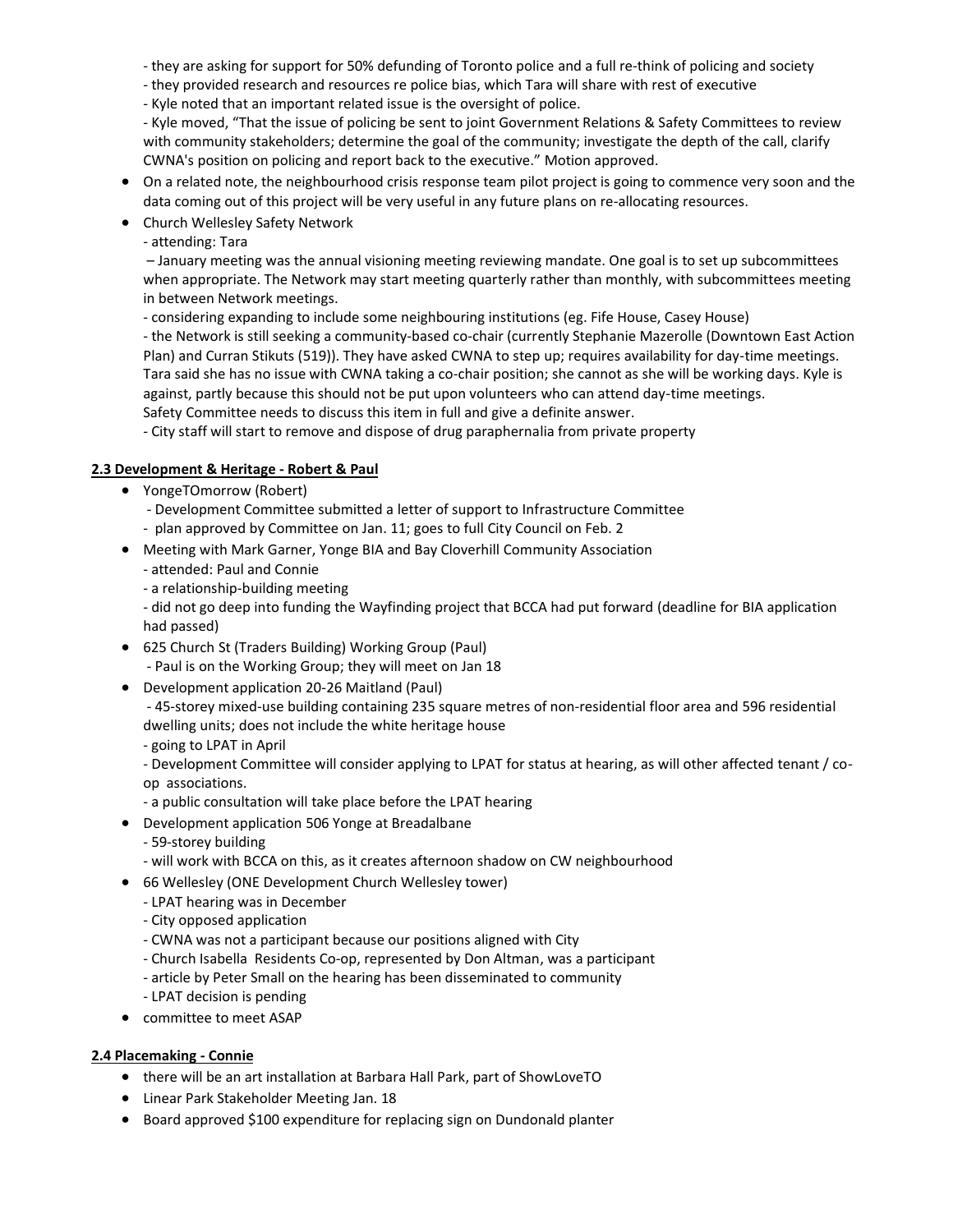## **2.5 Government Relations – Kyle**

- First meeting of committee Dec. 20
- Attended: Kyle [others?]
- Objective: The government relations committee, through consultation with stakeholders, membership and the executive, will organise feedback and initiate matters with the neighbourhood's government representatives and relevant government departments and service providers.
- Established methods of consultations to prioritize issues Minutes posted: <https://tinyurl.com/yyy5cywg>
- Kyle brought up issue of process for committees to implement decisions. Consensus was that actions of consequence should be discussed by the Board first.
- Neil said that Zoom meetings with the City Councillor should be open to all Board members to observe; last meeting was closed at last minute.

# **2.6 Affordable Housing – Neil**

- Neil submitted to executive that CWNA should start lobbying for affordable housing in all new construction developments
- Issue was not discussed further as Committee has not yet met; Robert, Tara and Don interested in attending

# **2.7 Governance – Don**

- Don has distributed information on governance issues for Board members to review
- Committee will meet to discuss mandate before next Board meeting

# **2.8 Fundraising – Sam**

- joint meeting with Comm. & Membership, Jan. 11
	- Charitable status:
	- this should be fairly straightforward and inexpensive
	- process is digital, starting with signing up for MyBusiness CRA account;
	- provide proof to CRA that our activities are charitable
	- do not need audited financial statements
	- aiming for March 1 to have our info ready to submit to CRA
	- CRA is processing applications slowly, but we could still do some fundraising without charitable status

# **2.9 Communications & Membership - Trevor**

- Visioning Meeting, Jan 11
	- attended: Trevor, Connie, Tara, Sam, Peter Small
	- Memberships
		- renewals of individual and building memberships monthly, at anniversary of join Trevor to undertake
		- recruiting new building memberships on a continuing basis we have a dedicated volunteer (Steve Brown)
	- Communications (website, e-blast, FaceBook)
		- recruiting more editorial contributors; bylines if desired
		- increasing engagement on FB with posts, polls, themed photo call-outs etc.
	- Facebook moderation (Sam)
		- new guidelines: no shaming of individuals; no COVID-19 posts that run counter to public health initiatives - Sam will write up
- Kyle suggested limiting Facebook Group membership to CWNA members; the FB moderators (Sam, Tara, Connie) supported keeping the forum open to whoever is interested.
- Kyle asked about establishing a means of tracking committee intentions so that everyone knows what everyone else is doing, thus assuring that our communications with any person or entity outside of CWNA is coordinated. Trevor will look into this and report back.

### **3 In camera session**

•